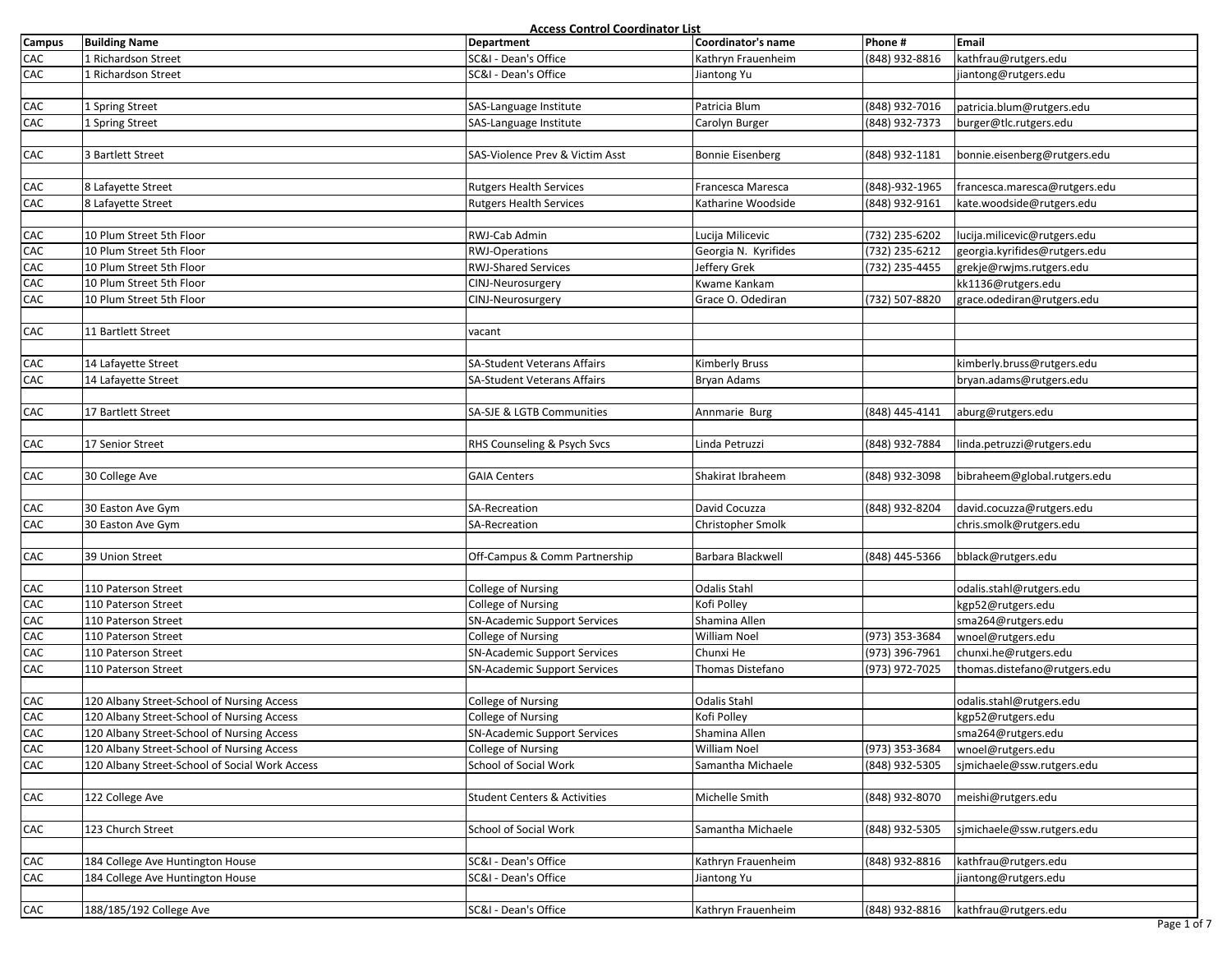| <b>Campus</b>   | <b>Building Name</b>                                            | Access Control Coordinator List<br>Department | Coordinator's name        | Phone #        | Email                                  |
|-----------------|-----------------------------------------------------------------|-----------------------------------------------|---------------------------|----------------|----------------------------------------|
| CAC             | 188/185/192 College Ave                                         | SC&I - Dean's Office                          |                           |                |                                        |
|                 |                                                                 |                                               | Jiantong Yu               |                | jiantong@rutgers.edu                   |
|                 |                                                                 |                                               |                           |                |                                        |
| CAC             | 190 College Ave-Air Force ROTC                                  | Dept Aero Stds-Air Force ROTC                 | Leslie Nicholson          | (848) 932-1440 | nicholsl@afrotc.rutgers.edu            |
|                 |                                                                 |                                               |                           |                |                                        |
| CAC             | 502 George Street-Rutgers Future Scholars                       | <b>Rutgers Future Scholars</b>                | Danielle Don              | (848) 445-8244 | ddon@futurescholars.rutgers.edu        |
|                 |                                                                 |                                               |                           |                |                                        |
| CAC             | 536 George St.                                                  | Grad Sch of Edu-Dean's Office                 | Vallarine Paynter         | 848-932-0757   | vallarine.paynter@gse.rutgers.edu      |
| CAC             | 536 George St.                                                  | Grad Sch of Edu-Dean's Office                 | Robert Allison            |                | robert.allison@gse.rutgers.edu         |
| CAC             | 536 George St.                                                  | Grad Sch of Edu-Dean's Office                 | Guillermo Rivero          |                | guillermo.rivero@gse.rutgers.edu       |
|                 |                                                                 |                                               |                           |                |                                        |
| CAC             | Alexander Library                                               | New Brunswick Libraries                       | Mary O'Mara               | (848) 445-3620 | mary.omara@rutgers.edu                 |
| CAC             | Alexander Library                                               | New Brunswick Libraries                       | Douglas Allen             |                | doug.allen@rutgers.edu                 |
| CAC             | Alexander Library - 352                                         | New Brunswick Libraries                       | <b>Antoinette Perkins</b> | (848) 932-7505 | perkinsa@libraries.rutgers.edu         |
| CAC             | Alexander Library-049 Data Center                               | New Brunswick Libraries                       | Ryan Womack               | (848) 932-6107 | rwomack@libraries.rutgers.edu          |
| CAC             | Alexander Library - Suite 405                                   | SC&I - Dean's Office                          | Kathryn Fraunheim         | (848) 932-8816 | kathfrau@rutgers.edu                   |
| CAC             | Alexander Library - Suite 405                                   | SC&I - Dean's Office                          | Jiantong Yu               | (848) 932-8777 | jiantong@rutgers.edu                   |
|                 |                                                                 |                                               |                           |                |                                        |
|                 |                                                                 |                                               |                           |                |                                        |
| CAC             | Army ROTC                                                       | Military Education (Army) ROTC                | Michelle Lawrence         |                | michelle.lawrence@armyrotc.rutgers.edu |
|                 |                                                                 |                                               |                           |                |                                        |
| CAC             | <b>Bishop House</b>                                             | <b>Information Technology Svcs</b>            | Hollie Reichardt          | (848) 445-1761 | hollief@rutgers.edu                    |
| CAC             | <b>Bishop House</b>                                             | SA-Office of Student Conduct                  | Joan Bankole-Jones        | (848) 932-9414 | joanba@echo.rutgers.edu                |
|                 |                                                                 |                                               |                           |                |                                        |
| CAC-RBHS        | Cancer Institute-General Access & GMP Lab                       | <b>CINJ-Facilities</b>                        | Marco DiNicolangelo       | (732)-235-3311 | marco.dinicolangelo@rutgers.edu        |
| CAC-RBHS        | Cancer Institute-General Access                                 | CINJ-Facilities                               | Estuardo Alvarez          | (732)-235-6432 | alvareea@cinj.rutgers.edu              |
| <b>CAC-RBHS</b> | Cancer Institute-General Access & GMP Lab                       | CINJ-Facilities                               | Taylor Iliceto            |                | ti70@rutgers.edu                       |
| CAC-RBHS        | Cancer Institute-GMP Lab                                        | CINJ-GMP Facility                             | Ekaterina Doubrovina      |                | ed558@rutgers.edu                      |
| CAC-RBHS        | Cancer Institute-GMP Lab                                        | <b>CINJ-GMP Facility</b>                      | Hima J. Doshi             |                | hima.doshi@rutgers.edu                 |
| CAC-RBHS        | Cancer Institute-508 & 509                                      | CINJ - IST Central Core                       | Kevin Meehan              | (732)-235-8579 | meehanke@rutgers.edu                   |
| CAC-RBHS        | Cancer Institute-508 & 509                                      | <b>CINJ Bioinformatics</b>                    | Adrian Rodriguez          | (732)-235-6740 | alr252@rutgers.edu                     |
| <b>CAC-RBHS</b> | Cancer Institute-508 & 509                                      | CINJ-IST Central Core                         | Ilana B. Shaiman          |                | ilana.shaiman@rutgers.edu              |
| CAC-RBHS        | Cancer Institute-Vivarium Access                                | <b>Comparitive Medicine</b>                   | Joseph Ruffin             | (732)-235-4062 | joseph.ruffin@rutgers.edu              |
| CAC-RBHS        | Cancer Institute-Vivarium Access                                | <b>CMR</b>                                    | Steven Cancellieri        | (848) 932-1234 | steven.cancellieri@rutgers.edu         |
| CAC-RBHS        |                                                                 | <b>CMR</b>                                    |                           |                |                                        |
|                 | Cancer Institute-Vivarium Access                                |                                               | Nickilee Gurovich         |                | nickilee.gurovich@rutgers.edu          |
| CAC-RBHS        | Cancer Institute-Vivarium Access                                | <b>CMR</b>                                    | Denise Forteza            |                | denise.forteza@rutgers.edu             |
| <b>CAC-RBHS</b> | Cancer Institute-Vivarium Access                                | <b>CMR</b>                                    | Nancy Rossi               |                | nbrossi@ored.rutgers.edu               |
| CAC-RBHS        | Cancer Institute-2020, 3042, 3045, Elev                         | <b>CINJ-Central Lab Services</b>              | Wilson Rodriguez          | (732)-235-8105 | wilson.rodriguez@rutgers.edu           |
|                 |                                                                 |                                               |                           |                |                                        |
| CAC-RBHS        | Cancer Institute East Tower 8th Floor Access                    | <b>RWJ-Operations</b>                         | Georgia N. Kyrifides      | (732) 235-6212 | georgia.kyrifides@rutgers.edu          |
| CAC-RBHS        | Cancer Institute East Tower 8th Floor Access                    | <b>RWJ-Shared Services</b>                    | Jeff Grek                 | (732)-235-4455 | grekje@rwjms.rutgers.edu               |
| CAC-RBHS        | Cancer Institute East Tower 8th Floor Access                    | RWJ-Cab Admin                                 | Lucija Milicevic          | (732) 235-6202 | lucija.milicevic@rutgers.edu           |
| CAC-RBHS        | Cancer Institute East Tower 9th Floor Access                    | CINJ-Facilities                               | Marco DiNicolangelo       | (732)-235-3311 | marco.dinicolangelo@rutgers.edu        |
| CAC-RBHS        | Cancer Institute East Tower 9th Floor Pharmacy                  | <b>CINJ-Clinical Pharmacy</b>                 | Michael Kane              | (732)-235-4707 | kanemp@cinj.rutgers.edu                |
|                 |                                                                 |                                               |                           |                |                                        |
| CAC             | Center For Latino Arts & Culture                                | Center For Latino Arts & Culture              | Carlos A. Fernandez       | (848) 932-1263 | cafernan@rutgers.edu                   |
| CAC             | Center For Latino Arts & Culture                                | Center For Latino Arts & Culture              | Carla I. Ortiz            | (848) 932-1263 | ORTIZC@RUTGERS.EDU                     |
|                 |                                                                 |                                               |                           |                |                                        |
| CAC-RBHS        | Chandler Health Center-General Access                           | <b>EBCHC</b>                                  | Sandra Hill               | (732)-235-9099 | sandra.hill@rutgers.edu                |
| CAC-RBHS        | Chandler Health Center-General Access                           | <b>EBCHC</b>                                  | Traci Drakeford           | (732) 235-8126 | td360@rwjms.rutgers.edu                |
| <b>CAC-RBHS</b> | Chandler Health Center-General Access                           | <b>RWJ-Operations</b>                         | Georgia N. Kyrifides      | (732) 235-6212 | georgia.kyrifides@rutgers.edu          |
|                 | Chandler Health Center-General Access                           | <b>RWJ-Shared Services</b>                    |                           |                |                                        |
| CAC-RBHS        |                                                                 |                                               | Jeff Grek                 | (732)-235-4455 | grekje@rwjms.rutgers.edu               |
| CAC-RBHS        | Chandler Health Center-General Access                           | RWJ-Cab Admin                                 | Lucija Milicevic          | (732) 235-6202 | lucija.milicevic@rutgers.edu           |
|                 |                                                                 |                                               |                           |                |                                        |
|                 | CAC-RBHS Child Health Institute-General Access, Elevator Access | <b>RWJ-Operations</b>                         | Georgia N. Kyrifides      | (732) 235-6212 | georgia.kyrifides@rutgers.edu          |
|                 | CAC-RBHS Child Health Institute-General Access, Elevator Access | <b>RWJ-Shared Services</b>                    | Jeff Grek                 | (732)-235-4455 | grekje@rwjms.rutgers.edu               |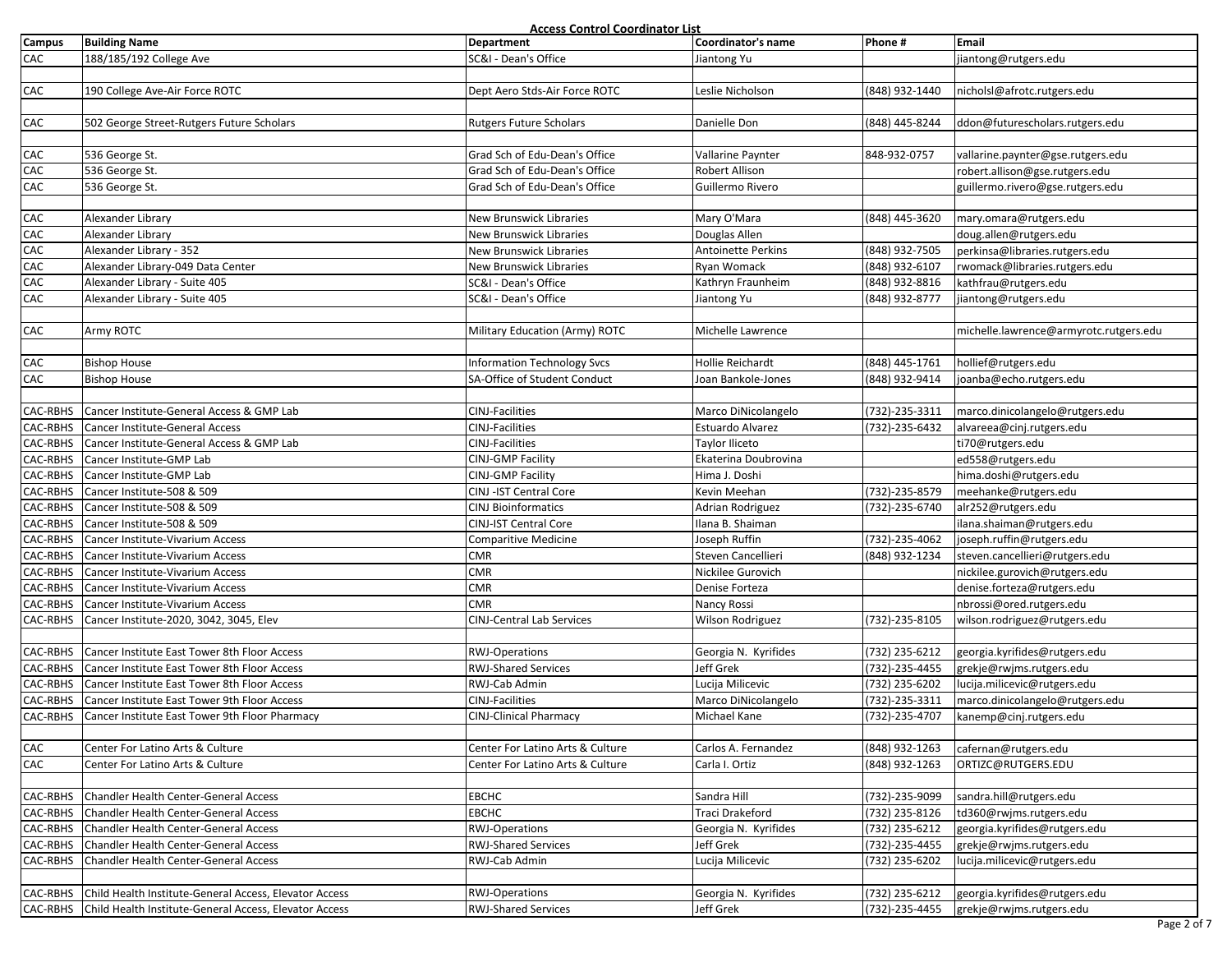| <b>Access Control Coordinator List</b> |  |  |
|----------------------------------------|--|--|
|                                        |  |  |

|               |                                                        | Access Control Coordinator List       |                        |                |                                   |
|---------------|--------------------------------------------------------|---------------------------------------|------------------------|----------------|-----------------------------------|
| <b>Campus</b> | <b>Building Name</b>                                   | Department                            | Coordinator's name     | Phone #        | Email                             |
| CAC-RBHS      | Child Health Institute-General Access, Elevator Access | RWJ-Cab Admin                         | Lucija Milicevic       | (732) 235-6202 | lucija.milicevic@rutgers.edu      |
| CAC-RBHS      | Child Health Institute-Vivarium Access                 | Comparitive Medicine                  | Joseph Ruffin          | (732) 235-4062 | joseph.ruffin@rutgers.edu         |
| CAC-RBHS      | Child Health Institute-Vivarium Access                 | <b>CMR</b>                            | Steven Cancellieri     | (848) 932-1234 | steven.cancellieri@rutgers.edu    |
| CAC-RBHS      | Child Health Institute-Vivarium Access                 | <b>CMR</b>                            | Nickilee Gurovich      |                | nickilee.gurovich@rutgers.edu     |
| CAC-RBHS      | Child Health Institute-Vivarium Access                 | $\sf CMR$                             | Denise Forteza         |                | denise.forteza@rutgers.edu        |
| CAC-RBHS      | Child Health Institute-Vivarium Access                 | <b>CMR</b>                            | Nancy Rossi            |                | nbrossi@ored.rutgers.edu          |
|               |                                                        |                                       |                        |                |                                   |
| CAC-RBHS      | Child Health Institute-1374 RUES Office                | <b>Emergency Services</b>             | Carol Nowitzke         | (848) 932-4800 | carol.nowitzke@rutgers.edu        |
| CAC-RBHS      | Child Health Institute-Chancelor's Office              | CS-Chancelor's Office                 | Jennifer Hardy         | (973) 972-4400 | jennifer.hardy@rutgers.edu        |
| CAC-RBHS      | Child Health Institute-Chancelor's Office              | CS-Chancelor's Office                 | Felicia Lesure         | (732) 235-7200 | felicia.lesure@rutgers.edu        |
|               |                                                        |                                       |                        |                |                                   |
| CAC           | Civic Square                                           | Mason Gross Sch Arts-Deans Ofc        | Lisa Passalacqua       | (848) 932-5226 | lpassalacqua@mgsa.rutgers.edu     |
| CAC           | Civic Square                                           | BSPPP - Dean's Office                 | Amy Cobb               | (848) 932-2733 | cobba@ejb.rutgers.edu             |
| CAC           | Civic Square                                           | <b>BSPPP - Dean's Office</b>          | Fran Loeser            | (848) 932-2736 | loeser@ejb.rutgers.edu            |
| CAC           | Civic Square                                           | <b>BSPPP - Dean's Office</b>          | Thomas Calhoun         | (848) 932-2813 | tommyw@rutgers.edu                |
| CAC           | Civic Square                                           | <b>BSPPP - Dean's Office</b>          | Keri Ferreria          | (848) 932-2737 | keri.ferreira@rutgers.edu         |
| CAC           | Civic Square                                           | <b>BSPPP - Dean's Office</b>          | Marie O'Brien          | (848) 932-2722 | marieo@rutgers.edu                |
| CAC           | Civic Square                                           | <b>BSPPP - Dean's Office</b>          | Stephen Weston         | (848) 932-2728 | sdweston@rutgers.edu              |
| ${\sf CAC}$   | Civic Square                                           | BSPPP - Dean's Office                 | Courtney Culler        |                | courtney.culler@rutgers.edu       |
| CAC           | Civic Square                                           | BSPPP - Dean's Office                 | Emilio J. Del Valle    |                | ejd140@rutgers.edu                |
| CAC           | Civic Square                                           | BSPPP - Dean's Office                 | Stephanie Kose         |                | kose@ejb.rutgers.edu              |
| CAC           | Civic Square-Bloustein Survey Research Center          |                                       |                        |                |                                   |
|               |                                                        | BSPPP - Survey Research Center        | Mehreen Mian           | (732) 932-2222 | mmian@rutgers.edu                 |
| ${\sf CAC}$   | Civic Square                                           | Art & Design                          | Damian Catera          |                | catera@rutgers.edu                |
| CAC           | Civic Square                                           | Art & Design                          | Carol Monroe           | (848) 932-5216 | carol.monroe@rutgers.edu          |
| CAC           | Civic Square                                           | Art & Design                          | Rosemarie Te Nyenhuis  |                | r.flores@rutgers.edu              |
|               |                                                        |                                       |                        |                |                                   |
| CAC-RBHS      | Clinical Academic Bldg-General Access                  | RWJ-Operations                        | Georgia N. Kyrifides   | (732) 235-6212 | georgia.kyrifides@rutgers.edu     |
| CAC-RBHS      | Clinical Academic Bldg-General Access                  | RWJ-Shared Services                   | Jeff Grek              | (732) 235-4455 | grekje@rwjms.rutgers.edu          |
| CAC-RBHS      | Clinical Academic Bldg-General Access                  | RWJ-Cab Admin                         | Lucija Milicevic       | (732) 235-6202 | lucija.milicevic@rutgers.edu      |
|               |                                                        |                                       |                        |                |                                   |
| CAC-RBHS      | Clinical Research Center-General Access                | <b>RWJ-Operations</b>                 | Georgia N. Kyrifides   | (732) 235-6212 | georgia.kyrifides@rutgers.edu     |
| CAC-RBHS      | Clinical Research Center-General Access                | <b>RWJ-Shared Services</b>            | Jeff Grek              | (732) 235-4455 | grekje@rwjms.rutgers.edu          |
| CAC-RBHS      | Clinical Research Center-General Access                | RWJ-Cab Admin                         | Lucija Milicevic       | (732) 235-6202 | lucija.milicevic@rutgers.edu      |
|               |                                                        |                                       |                        |                |                                   |
| CAC           | College Avenue Gym                                     | SA-Recreation                         | David Cocuzza          | (848) 932-8204 | david.cocuzza@rutgers.edu         |
| CAC           | College Avenue Gym                                     | SA-Recreation                         | Christopher Smolk      |                | chris.smolk@rutgers.edu           |
|               |                                                        |                                       |                        |                |                                   |
| CAC           | Gateway Bldg-3rd Floor                                 | <b>University Press</b>               | Christopher Coulthard  | (848) 445-7763 | christopher.coulthard@rutgers.edu |
| CAC           | Gateway Bldg-3rd Floor                                 | <b>University Press</b>               | Komal Acharya          |                | kra64@rutgers.edu                 |
| CAC           | Gateway Bldg-3rd Floor                                 | SAS-Philosophy                        | Mercedes Diaz          | (848) 932-9862 | diaz@philosophy.rutgers.edu       |
| CAC           | Gateway Bldg-3rd Floor                                 | SAS-Philosophy                        | Jessica Zura           |                |                                   |
| CAC           | Gateway Bldg-4th Floor                                 | <b>Career Exploration and Success</b> | Christopher Sutton     | (848) 932-0180 | topher.sutton@rutgers.edu         |
| CAC           | Gateway Bldg-4th Floor                                 | Career Exploration and Success        | Linda Bagen            | (848) 932-0187 | linda.bagen@rutgers.edu           |
| CAC           | Gateway Bldg-4th Floor                                 | Career Exploration and Success        | <b>Barbara Thomson</b> | (848) 932-0183 | thomson.barbara@rutgers.edu       |
| CAC           | Gateway Bldg-5th Floor                                 | SAS-Philosophy                        | Mercedes Diaz          | (848) 932-9862 | diaz@philosophy.rutgers.edu       |
| ${\sf CAC}$   | Gateway Bldg-5th Floor                                 | SAS-Philosophy                        | Jessica Zura           |                |                                   |
| CAC           | Gateway Bldg-7th Floor                                 | Div Diversity, Incl, Comm Eng         | Meave Woods            |                | mw992@rutgers.edu                 |
|               |                                                        |                                       |                        |                |                                   |
| CAC           | Geology Hall-Basement                                  | <b>OIT-NB Computing Services</b>      | Winnie De Jesus        | 848-445-6938   | ett11@oit.rutgers.edu             |
| CAC           | Geology Hall-4106, 4108                                | SAS-Earth & Planetary Sciences        | <b>Wendy Rodriguez</b> | (848) 445-5609 | wendy.rodriguez1@rutgers.edu      |
| CAC           | Geology Hall-4106, 4108                                | SAS-Earth & Planetary Sciences        | Tonya Rufus            | (848) 445-8398 | trufus@eps.rutgers.edu            |
|               |                                                        |                                       |                        |                |                                   |
| CAC           | Grad School of Education                               | Grad Sch of Edu-Dean's Office         |                        | 848-932-0757   |                                   |
|               |                                                        |                                       | Vallarine Paynter      |                | vallarine.paynter@gse.rutgers.edu |
| CAC           | Grad School of Education                               | Grad Sch of Edu-Dean's Office         | Guillermo Rivero       |                | guillermo.rivero@gse.rutgers.edu  |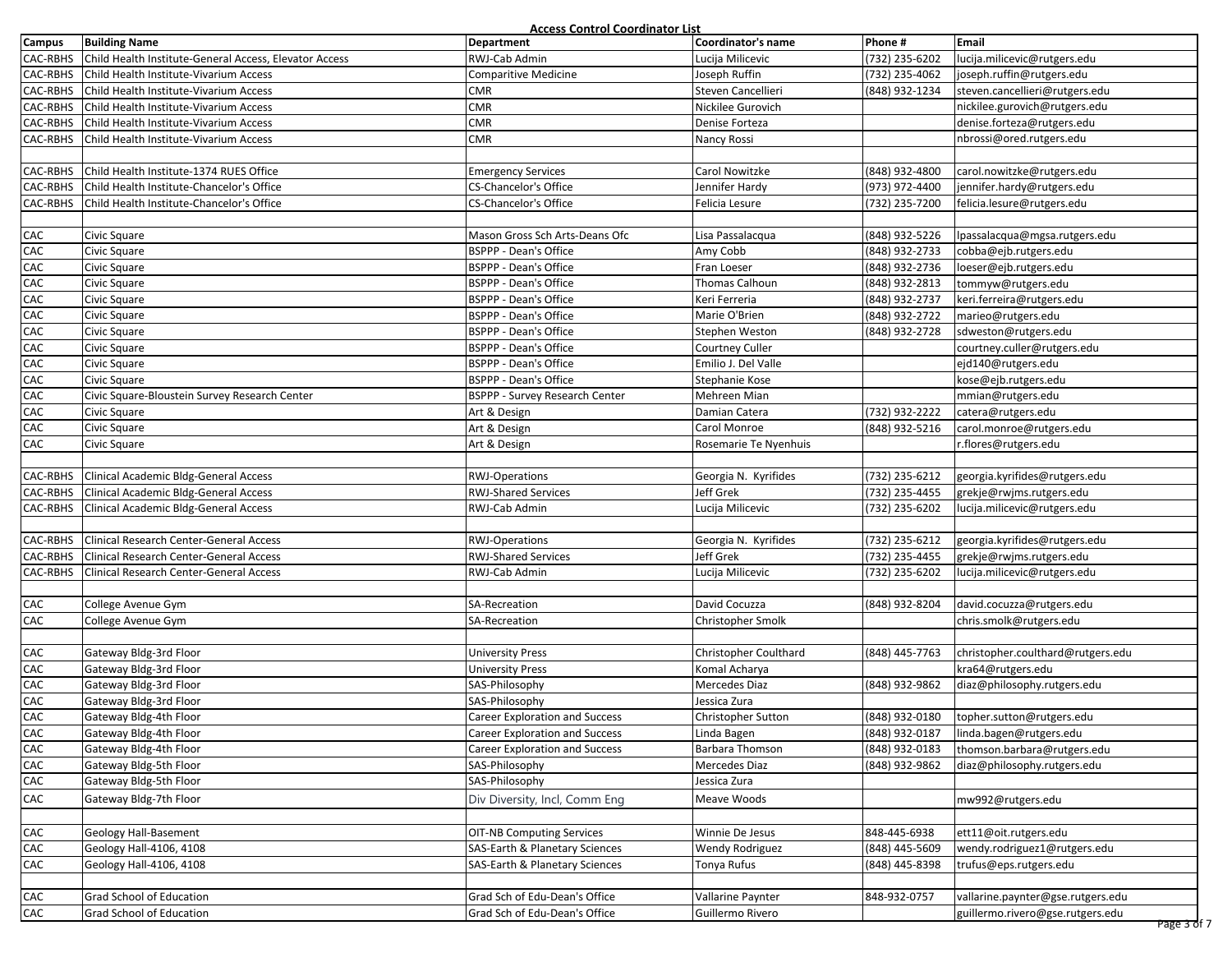|               |                                                                     | Access Control Coordinator List      |                      |                |                                 |
|---------------|---------------------------------------------------------------------|--------------------------------------|----------------------|----------------|---------------------------------|
| <b>Campus</b> | <b>Building Name</b>                                                | Department                           | Coordinator's name   | Phone#         | Email                           |
|               |                                                                     |                                      |                      |                |                                 |
| CAC           | Heldrich Hotel                                                      | BSPPP-Heldrch Ctr Workfrce Dev       | Heather Allen        |                | hjallen@ejb.rutgers.edu         |
| CAC           | Heldrich Hotel                                                      | BSPPP-Heldrch Ctr Workfrce Dev       | Michael Calabria     |                | michael.calabria@rutgers.edu    |
| ${\sf CAC}$   | <b>Heldrich Hotel</b>                                               | BSPPP-Heldrch Ctr Workfrce Dev       | Robert Sewell        | 848-932-1489   | rcsewell@rutgers.edu            |
|               |                                                                     |                                      |                      |                |                                 |
| CAC           | <b>Honors College</b>                                               | Honors College                       | Lisa Wittmaack       | (848) 932-2045 | lisa.wittmaack@rutgers.edu      |
|               |                                                                     |                                      |                      |                |                                 |
| CAC           | Institute for Health                                                | Inst-Hth, Hth Care Pol&Agng Res      | Paula Pajaro         |                | pap213@rutgers.edu              |
| CAC           | Institute for Health                                                | Inst-Hth, Hth Care Pol&Agng Res      | Natalie Tuseth       |                | nt339@rutgers.edu               |
|               |                                                                     |                                      |                      |                |                                 |
| CAC-RBHS      | Liberty Plaza-General Access                                        | <b>University Human Resources</b>    | Adriana Firenzuoli   | (848) 932-3020 | adriana.firenzuoli@rutgers.edu  |
| CAC-RBHS      | Liberty Plaza-General Access                                        | RU Access & Disability Resources     | Estania Rosamila     | (848) 445-4433 | estania@rutgers.edu             |
| CAC-RBHS      | Liberty Plaza-Suite 2100                                            | ERM-Risk Mgmt, Ethics & Compliance   | Julie Jain           |                | jj721@uec.rutgers.edu           |
| CAC-RBHS      | Liberty Plaza-2200 and 4000                                         | <b>RU Foundation</b>                 | Charlotte Mitchell   | (848) 932-7007 | charlotte.mitchell@rutgers.edu  |
| CAC-RBHS      | Liberty Plaza-2200 and 4000                                         | <b>Rutgers University Foundation</b> | Deborah Berger       | (848) 932-2224 | deborah.berger@ruf.rutgers.edu  |
| CAC-RBHS      | Liberty Plaza-2300 Suite                                            | RBHS SVC for Finance & Admin         | Maureen Conroy       | (732) 235-6659 | maureen.conroy@rutgers.edu      |
| CAC-RBHS      | Liberty Plaza-2300 Suite                                            | VC of Healthcare & Clinical Ad       | Tissany Chatman      | (732) 235-7665 | tic10@rbhs.rutgers.edu          |
| CAC-RBHS      | Liberty Plaza-2250 Suite                                            | RBHS SVC for Finance & Admin         | Maureen Conroy       | (732) 235-6659 | maureen.conroy@rutgers.edu      |
| CAC-RBHS      | Liberty Plaza-2250 Suite                                            | Ctr for Org Devt & Leadership        | Barbara Corso        | (848) 932-3963 | barbara.corso@rutgers.edu       |
| CAC-RBHS      | Liberty Plaza-2160 OGC                                              | OGC-General Counsel                  | Joann Redman         | (848) 932-7697 | jredman@ogc.rutgers.edu         |
| CAC-RBHS      | Liberty Plaza-2400 Suite                                            | <b>OGC-General Counsel</b>           | LaRhonda Mason       | (973) 972-0916 | Imason@ogc.rutgers.edu          |
| CAC-RBHS      | Liberty Plaza-2400 Suite                                            | <b>OGC-General Counsel</b>           | Joann Redman         | (848) 932-7697 | jredman@ogc.rutgers.edu         |
| CAC-RBHS      | Liberty Plaza-3400 Suite                                            | Sch Public Health                    | Cris Regala          | (732) 235-9757 | regalacr@rutgers.edu            |
| CAC-RBHS      | Liberty Plaza-3500, 3450, 3400                                      | RWJ-Pediatrics-UapNJ-PISC            | Deborah Mahovetz     | (732) 235-9543 | deborah.mahovetz@rutgers.edu    |
| CAC-RBHS      | Liberty Plaza-3200/3100                                             | Human Subjects Protection Program    | Carlotta Rodriguez   | (973) 972-0898 | carlotta.rodriguez@rutgers.edu  |
| CAC-RBHS      | Liberty Plaza-3200/3100                                             | <b>Institutional Review Bd</b>       | Malica Dock          |                | malica.dock@rutgers.edu         |
| CAC-RBHS      | Liberty Plaza-3200/3100                                             | <b>Institutional Review Bd</b>       | Swapnali Chaudhari   |                | chaudhsw@rutgers.edu            |
| CAC-RBHS      | Liberty Plaza-3700                                                  | RWJ-FPS Finance-Albany St.           | Lisa Orban           | (732) 235-6069 | orban@rutgers.edu               |
| CAC-RBHS      | Liberty Plaza-3700                                                  | RWJ-Cab Admin                        | Lucija Milicevic     | (732) 235-6202 | lucija.milicevic@rutgers.edu    |
| CAC-RBHS      | Liberty Plaza-3700                                                  | <b>RWJ-Shared Services</b>           | Jeff Grek            | (732) 235-4455 | grekje@rwjms.rutgers.edu        |
| CAC-RBHS      | Liberty Plaza-3700                                                  | RWJ-Operations                       | Georgia N. Kyrifides | (732) 235-6212 | georgia.kyrifides@rutgers.edu   |
| CAC-RBHS      | Liberty Plaza-3400 School of Public Health                          | SPH-Fiscal Services                  | Samuel Barreto Rios  | (732) 235-9159 | samrios@sph.rutgers.edu         |
| CAC-RBHS      | Liberty Plaza-3400 School of Public Health                          | <b>SPH-Fiscal Services</b>           | Brandon Underwood    |                | bbu4@rutgers.edu                |
|               |                                                                     |                                      |                      |                |                                 |
| CAC           | Linguistics Office Building                                         | SAS - Linguistics                    | Lynn Decaprio        | (848) 932-0477 | lynny@linguistics.rutgers.edu   |
| CAC           | Linguistics Office Building                                         | SAS - Linguistics                    | Ann Mazza            | (848) 932-0091 | amazza@linguistics.rutgers.edu  |
|               |                                                                     |                                      |                      |                |                                 |
| CAC-RBHS      | Medical Education Bldg-General Access, Freight Elev, 6th Fl Surgery | <b>RWJ-Operations</b>                | Georgia N. Kyrifides | (732) 235-6212 | georgia.kyrifides@rutgers.edu   |
| CAC-RBHS      | Medical Education Bldg-General Access, Freight Elev, 6th Fl Surgery | <b>RWJ-Shared Services</b>           | Jeff Grek            | (732) 235-4455 | grekje@rwjms.rutgers.edu        |
| CAC-RBHS      | Medical Education Bldg-General Access, Freight Elev, 6th Fl Surgery | RWJ-Cab Admin                        | Lucija Milicevic     | (732) 235-6202 | lucija.milicevic@rutgers.edu    |
| CAC-RBHS      | Medical Education Bldg-Vivarium Access                              | Comparitive Medicine                 | Joseph Ruffin        | (732) 235-4062 | joseph.ruffin@rutgers.edu       |
| CAC-RBHS      | Medical Education Bldg-Library                                      | RUL RWJ Lib - NB                     | Philip Wilson        | (732) 235-7610 | pwilson@rutgers.edu             |
|               |                                                                     |                                      |                      |                |                                 |
| CAC           | Milledoler Hall                                                     | Undergrad Edu - Academic Svcs        | Angeline Bishop      | (848) 932-8888 | abishop@sas.rutgers.edu         |
| CAC           | Milledoler Hall-Room 010                                            | SAS-EOF                              | Patricia Paniagua    |                | patricia.paniagua@rutgers.edu   |
|               |                                                                     |                                      |                      |                |                                 |
| CAC           | Miller Hall                                                         | SAS - Philosophy                     | Mercedes Diaz        | (848) 932-9862 | diaz@philosophy.rutgers.edu     |
| CAC           | Miller Hall                                                         | SAS - Philosophy                     | Jessica Koza         |                | jesskoza@philosophy.rutgers.edu |
| CAC           | Miller Hall                                                         | SAS - Jewish Studies                 | Jenny Gehrmann       | (848) 932-3571 | jennyg13@rutgers.edu            |
| CAC           | Miller Hall                                                         | SAS - Jewish Studies                 | Sarah Portilla       | (848) 932-4165 | sarah.portilla@rutgers.edu      |
| CAC           | Miller Hall                                                         | SAS - Jewish Studies                 | Paola Tartakoff      | (848) 932-1620 | paola.tartakoff@rutgers.edu     |
|               |                                                                     |                                      |                      |                |                                 |
| CAC           | Murray Hall-English                                                 | SAS - English                        | Adrianne Peterpaul   | (848) 932-7690 | adrianne.peterpaul@rutgers.edu  |
| CAC           | Murray Hall-Interior Doors                                          | SAS - Dean's Office                  | Richard Bochkay      | (848) 932-2113 | richard.bochkay@rutgers.edu     |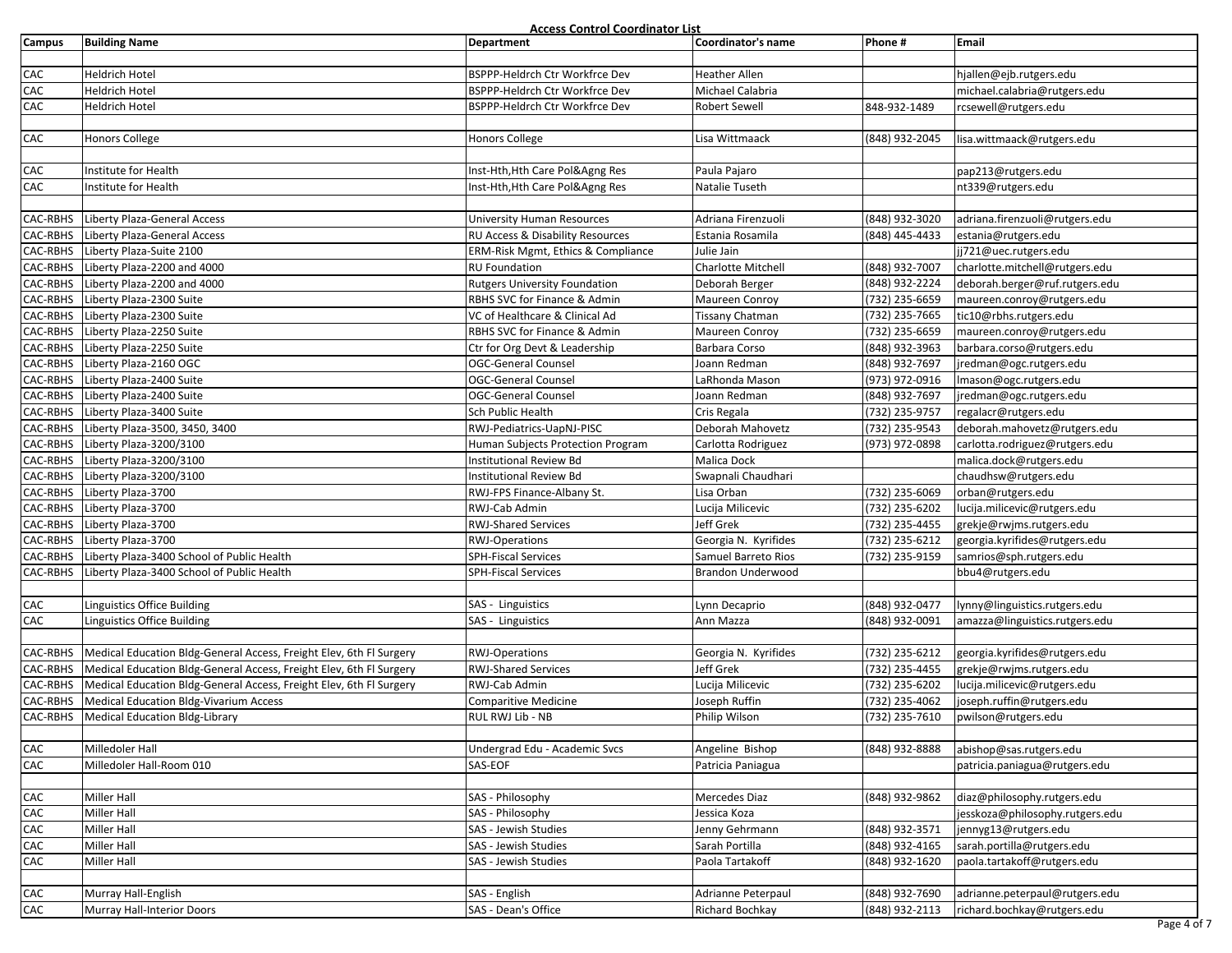| <b>Campus</b> | <b>Building Name</b>                         | Access Control Coordinator List<br>Department        | Coordinator's name             | Phone #        | Email                          |
|---------------|----------------------------------------------|------------------------------------------------------|--------------------------------|----------------|--------------------------------|
| CAC           | Murray Hall-Interior Doors                   | SAS - Dean's Office                                  | Shan Harewood                  | (848) 932-1148 | harewood@sas.rutgers.edu       |
| CAC           | <b>Murray Hall</b>                           | SAS - Dean's Office                                  | <b>Thomas Vosseler</b>         | (848) 932-6433 | vosseler@sas.rutgers.edu       |
|               |                                              |                                                      |                                |                |                                |
| CAC           | Navy ROTC                                    | Navy ROTC                                            | Frances Ruff                   | (848) 932-2325 | frances.ruff@rutgers.edu       |
|               |                                              |                                                      |                                |                |                                |
| CAC           |                                              | SAS - Economics                                      |                                | (848) 932-7451 | lzullinger@econ.rutgers.edu    |
| CAC           | New Jersey Hall<br>New Jersey Hall           | SAS - Economics                                      | Linda Zullinger<br>Janet Budge | (848) 932-7363 |                                |
|               |                                              |                                                      |                                |                | budge@econ.rutgers.edu         |
| CAC           | Old Queens                                   |                                                      | Yillian Jennifer Perez-Rosado  | (848) 932-2477 | jenny.rosado@rutgers.edu       |
| CAC           | Old Queens                                   | New Brunswick Chancellor<br>New Brunswick Chancellor | Maria Crocco                   | (848) 932-7822 | maria.crocco@rutgers.edu       |
| CAC           | Old Queens                                   | Provost & EVC for Acadmic Aff                        |                                | (848) 932-2659 | jacqueline.mcglynn@rutgers.edu |
|               |                                              |                                                      | Jacqueline McGlynn             |                |                                |
| CAC           | <b>Public Safety</b>                         |                                                      | Michael Rein                   |                |                                |
|               |                                              | IPO-Rutgers Police New Bruns.                        |                                |                | michael.rein@rutgers.edu       |
| CAC           | <b>Public Safety</b>                         | IPO-Rutgers Police New Bruns.                        | Emma O'Flanagan                |                | emma.oflanagan@rutgers.edu     |
| CAC<br>CAC    | Public Safety-Detective Bureau               | IPO-Rutgers Police New Bruns.                        | <b>Brian Emmett</b>            |                | bemmett@rutgers.edu            |
|               | Public Safety-Dispatch Access                | IPO-Rutgers Police New Bruns.                        | Lauren McLelland               | (856) 932-4968 | lauren.mclelland@rutgers.edu   |
| CAC           | Public Safety-Dispatch Access                | IPO-Rutgers Police New Bruns.                        | Jennifer Jankowski             | (732) 932-7211 | jennifer.jankowski@rutgers.edu |
| CAC           | Public Safety-EMS                            | <b>IPO-Emergency Services</b>                        | William Scott                  | (848) 932-4800 | william.scott@rutgers.edu      |
| CAC           | Public Safety-EMS                            | <b>IPO-Emergency Services</b>                        | Carol Nowitzke                 | (848) 932-4800 | carol.nowitzke@rutgers.edu     |
| CAC           | Public Safety-EMS                            | <b>IPO-Emergency Management Svcs</b>                 | Steven Keleman                 | (848) 932-4879 | steven.keleman@rutgers.edu     |
| CAC           | Public Safety-Security                       | IPO-Rutgers Police New Bruns.                        | Vincent Denota                 | (848) 932-4914 | vincent.denota@rutgers.edu     |
| CAC           | Public Safety-Room 201                       | <b>OIT-NB Computing Services</b>                     | Erwina De Jesus                | (848) 445-6938 | ett11@oit.rutgers.edu          |
| CAC           | Public Safety-Room 201                       | <b>OIT-NB Computing Services</b>                     | <b>Brian Luper</b>             | (848) 445-7976 | bluper@rutgers.edu             |
| CAC           | Public Safety-DOTS                           | <b>Transportation Services</b>                       | John Karakoglou                | (848) 932-4805 | john.karakoglou@rutgers.edu    |
| CAC           | Public Safety-DOTS                           | <b>Transportation Services</b>                       | Maureen Yewaisis               | (848) 932-4908 | maureen.yewaisis@rutgers.edu   |
| CAC           | Publice Safety-IFF 3rd Floor                 | Institute for Families                               |                                |                |                                |
| CAC           | Public Safety-Scheduling & Space Management. | Scheduling & Space Management                        | Maria St. George               | (848) 932-4307 | maria.stgeorge@rutgers.edu     |
| CAC           | Public Safety-Scheduling & Space Management. | Scheduling & Space Management                        | <b>Heather Finer</b>           | (848) 932-4306 | heathleo@echo.rutgers.edu      |
| CAC           | Public Safety-Scheduling & Space Management. | Scheduling & Space Management                        | Kassandra Galarza              | (848) 932-4303 | kassandra.galarza@rutgers.edu  |
|               |                                              |                                                      |                                |                |                                |
| CAC           | Records Hall-Financial Aid                   | Office Financial Aid NB                              | Wendy Karch                    | (848) 932-2661 | wkarch@ofa.rutgers.edu         |
| CAC           | Records Hall-Financial Aid                   | 1 Stop Student Svcs Cntr NB                          | Deepa Bhalla                   | (848) 445-7311 | deepa.bhalla@rutgers.edu       |
| CAC           | Records Hall-Financial Aid                   | Enrollment Mgt Admin NB                              | Eugene Jun                     | (848) 445-7107 | eugene.jun@rutgers.edu         |
| CAC           | Records Hall-Financial Aid                   | Enrollment Mgt Admin NB                              | Gary Nelson                    | (848) 445-6605 | gary.nelson@rutgers.edu        |
| CAC           | Records Hall-Student Accounting              | Student Accounting, Billing, & Cashier Srvcs         | Rashod Jones                   | (848) 445-2535 | rashodj@sa.rutgers.edu         |
| CAC           | <b>Records Hall-Student Accounting</b>       | Controller - Student Accounting                      | Jason Goodman                  | (848) 445-3513 | jgoodman@sa.rutgers.edu        |
|               |                                              |                                                      |                                |                |                                |
| CAC           | Rutgers Academic Bldg-15 Seminary Pl         | SAS-Afri, Mid East & S. Asian Lng&Lit                | Michele Frishberg              | (848) 445-0275 | mf532@amesall.rutgers.edu      |
| CAC           | Rutgers Academic Bldg-15 Seminary Pl         | SAS-Comparative Literature                           | Fatimah Fischer                | (848) 932-2031 | fatimah.fischer@rutgers.edu    |
| CAC           | Rutgers Academic Bldg-15 Seminary Pl         | SAS-Ctr for Historical Analysis                      | Quiyana Butler                 |                | quiyana@rutgers.edu            |
| CAC           | Rutgers Academic Bldg-15 Seminary Pl         | SAS - Dean's Office                                  | Matthew Leonaggeo              | 848-932-8426   | matthew.leonaggeo@rutgers.edu  |
| CAC           | Rutgers Academic Bldg-15 Seminary Pl         | <b>SAS-Classics</b>                                  | Tandria Cooper                 | (848) 932-3301 | tandria.cooper@rutgers.edu     |
| CAC           | Rutgers Academic Bldg-15 Seminary Pl         | SAS-French                                           | Elizabeth Folk                 | (848) 932-9431 | folk@sas.rutgers.edu           |
| CAC           | Rutgers Academic Bldg-15 Seminary Pl         | SAS-French                                           | Nina Echeverria                | (848) 932-4065 | nina.echeverria@rutgers.edu    |
| CAC           | Rutgers Academic Bldg-15 Seminary Pl         | SAS-Germn, Russ&E Euro Lang&Lit                      | Elizabeth Dewolfe              | (848) 932-7781 | elizabeth.dewolfe@rutgers.edu  |
| CAC           | Rutgers Academic Bldg-15 Seminary Pl         | SAS-Italian                                          | Sheri La Macchia               | (848) 932-5004 | slama@rutgers.edu              |
| CAC           | Rutgers Academic Bldg-15 Seminary Pl         | SAS-Language Institute                               | Caroln Burger                  | (848) 932-7373 | burger@tlc.rutgers.edu         |
| CAC           | Rutgers Academic Bldg-15 Seminary Pl         | SAS-Middle Eastern Studies                           | Martine Adams                  | (848) 445-8445 | martine.adams@rutgers.edu      |
| CAC           | Rutgers Academic Bldg-15 Seminary Pl         | SAS-Spanish & Portuguese                             | Jennifer Flaherty              | (848) 932-6804 | jflaherty@spanport.rutgers.edu |
| CAC           | Rutgers Academic Bldg-15 Seminary Pl         | SAS-Asian Language & Cultures                        | Patricia Badillo Salas         | (848)-932-6474 | patricia.badillo@rutgers.edu   |
| CAC           | Rutgers Academic Bldg-15 Seminary Pl         | SAS - Dean's Office                                  | Vi P. Hom                      |                | vi.hom@rutgers.edu             |
| CAC           | Rutgers Academic Bldg-15 Seminary Pl         | <b>Learning Centers</b>                              | <b>Thomas Cuthbert</b>         |                | tomcuth@rutgers.edu            |
| CAC           | Rutgers Academic Bldg-15 Seminary Pl         | Learning Centers                                     | <b>Stacey Blackwell</b>        | (848) 445-0984 | stacey.blackwell@rutgers.edu   |
| CAC           | Rutgers Academic Bldg-15 Seminary Pl         | <b>Learning Centers</b>                              | Samantha Feaser                | (848) 932-0566 | samantha.feaser@rutgers.edu    |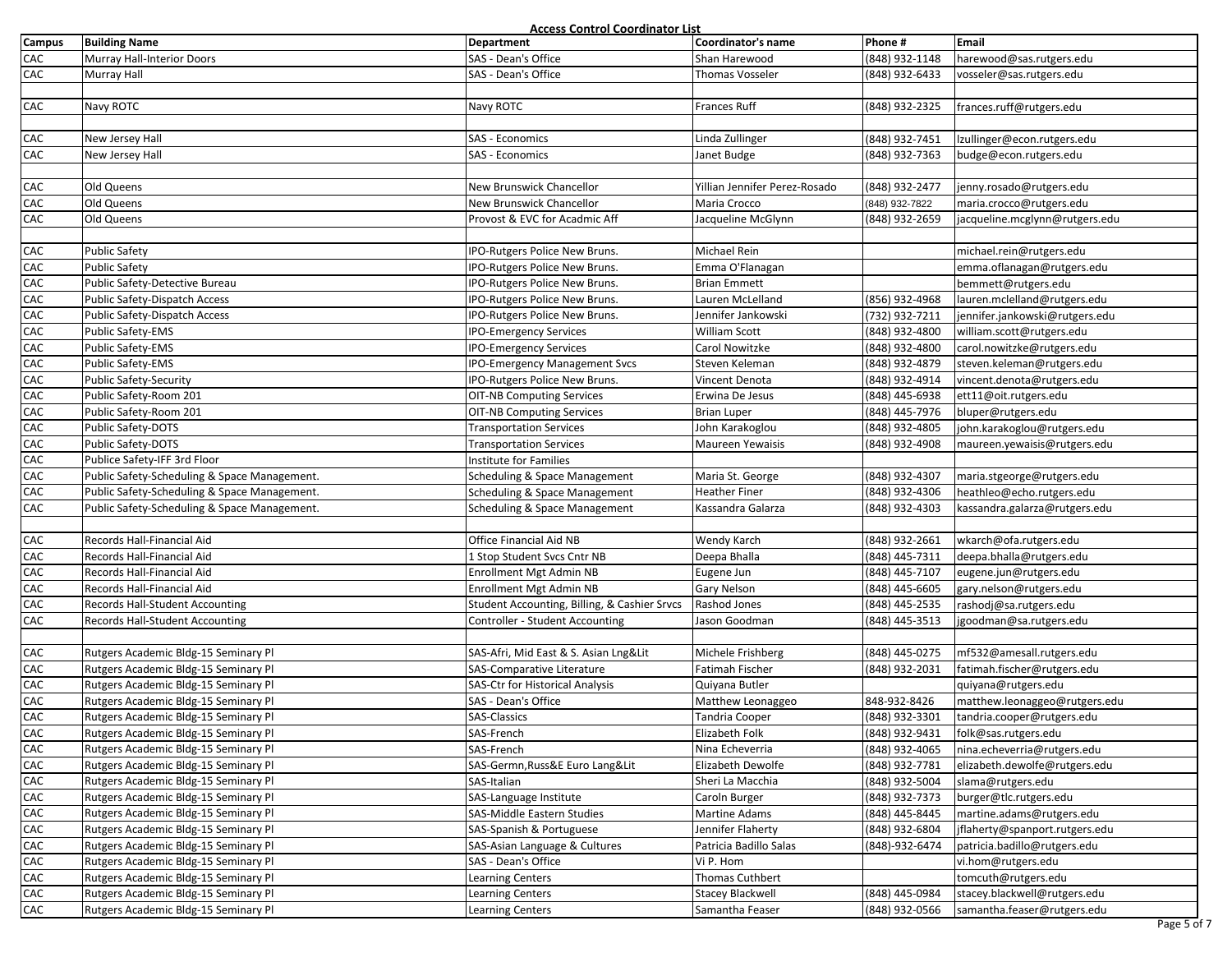|        |                                              | Access Control Coordinator List         |                         |                |                                  |
|--------|----------------------------------------------|-----------------------------------------|-------------------------|----------------|----------------------------------|
| Campus | <b>Building Name</b>                         | Department                              | Coordinator's name      | Phone #        | Email                            |
| CAC    | Rutgers Academic Bldg-15 Seminary Pl         | <b>Learning Centers</b>                 | Anna Beskin             |                | anna.beskin@rutgers.edu          |
| CAC    | Rutgers Academic Bldg-15 Seminary Pl         | <b>Learning Centers</b>                 | Hebbah El-Moslimany     |                | hebbah.el-moslimany@rutgers.edu  |
| CAC    | Rutgers Academic Bldg-15 Seminary Pl         | <b>Learning Centers</b>                 | Allison Wierzbicki      |                | allison.wierzbicki@rutgers.edu   |
| CAC    | Rutgers Academic Bldg-15 Seminary Pl         | Dining Services-Café West               | Scott Braun             | (732) 235-4333 | sbraun@dining.rutgers.edu        |
| CAC    | Rutgers Academic Bldg-15 Seminary Pl         | <b>Dining Services</b>                  | Jack Scrum              | (848) 445-7200 | jschrum@dining.rutgers.edu       |
| CAC    | Rutgers Academic Bldg-15 Seminary Pl         | Scheduling & Space Management           | <b>Heather Finer</b>    | (848) 932-4306 | heathleo@echo.rutgers.edu        |
| CAC    | Rutgers Academic Bldg-15 Seminary Pl         | Scheduling & Space Management           | Kassandra Galarza       | (848) 932-4303 | kassandra.galarza@rutgers.edu    |
| CAC    | Rutgers Academic Bldg-15 Seminary Pl         | Scheduling & Space Management           | Maria St. George        | (848) 932-4307 | maria.stgeorge@rutgers.edu       |
| CAC    | Rutgers Academic Bldg-15 Seminary Pl         | <b>OIT-NB Computing Services</b>        | Cody Burke              | (848) 932-0321 | c.burke@rutgers.edu              |
| CAC    | Rutgers Academic Bldg-15 Seminary Pl         | <b>OIT-NB Computing Services</b>        | Leroy Wilkins           | (848) 445-2470 | leroyw@rutgers.edu               |
| CAC    | Rutgers Academic Bldg-15 Seminary Pl         | <b>OIT-NB Computing Services</b>        | Albert Lee              | (848) 445-3129 | albelee@oit.rutgers.edu          |
|        |                                              |                                         |                         |                |                                  |
| CAC    | Rutgers Student Center, Suite 454            | SA-Student Affairs, VP                  | Cheryl Jackson          | (848) 932-2404 | cheryl.jackson@rutgers.edu       |
| CAC    | <b>Rutgers Student Center</b>                | <b>Student Centers &amp; Activities</b> | Michelle Smith          | (848) 932-8070 | meishi@rutgers.edu               |
| CAC    | <b>Rutgers Student Center</b>                | <b>Student Centers &amp; Activities</b> | Elizabeth Desimone      | (848) 932-8070 | liz.desimone@rutgers.edu         |
| CAC    | <b>Rutgers Student Center</b>                | <b>Student Centers &amp; Activities</b> | Neela Patel             | (732) 445-3561 | neela.patel@rutgers.edu          |
| CAC    | Rutgers Student Center - 4th fl WRSU         | <b>Student Centers &amp; Activities</b> | Michael Pavlichko       | (732) 932-7800 | mikepav@rutgers.edu              |
| CAC    | <b>Rutgers Student Center</b>                | <b>Student Centers &amp; Activities</b> | Nicole Williams         |                | nicole.l.williams@rutgers.edu    |
|        |                                              |                                         |                         |                |                                  |
| CAC    | <b>SAS Buildings</b>                         | SAS - Dean's Office                     | Donna Piazza            | (848) 932-6470 | donna.piazza@rutgers.edu         |
|        |                                              |                                         |                         |                |                                  |
| CAC    | School of Communication & Info               | SC&I - Dean's Office                    | Kathryn Frauenheim      | (848) 932-8816 | kathfrau@rutgers.edu             |
| CAC    | School of Communication & Info               | SC&I - Dean's Office                    | Jiantong Yu             | (848) 932-8777 | jiantong@rutgers.edu             |
|        |                                              |                                         |                         |                |                                  |
| CAC    | School of Social Work // SSW Annex B         | School of Social Work                   | Samantha Michaele       | (848) 932-5305 | sjmichaele@ssw.rutgers.edu       |
|        |                                              |                                         |                         |                |                                  |
| CAC    | Scott Hall                                   | SAS - Dean's Office                     | Matthew Wosniak         | (848) 932-2199 | wosniak@sas.rutgers.edu          |
| CAC    | <b>Scott Hall</b>                            | SAS- Asian Language & Cultures          | Patricia Badillo Salas  | (848) 932-6474 | patricia.badillo@rutgers.edu     |
| CAC    | Scott Hall                                   | SAS - Economics                         | Janet Budge             | (848) 932-7363 | budge@econ.rutgers.edu           |
| CAC    | Scott Hall - 135 Storage                     | <b>Student Centers &amp; Activities</b> | Karen Ardizzone         | (848) 932-6978 | karen.ardizzone@rutgers.edu      |
|        |                                              |                                         |                         |                |                                  |
| CAC    | <b>Student Affairs</b>                       | SA-Compl/Stud Policy Concerns           | Neriah Almahdi-Moore    | 848-932-8201   | na434@echo.rutgers.edu           |
|        |                                              |                                         |                         |                |                                  |
| CAC    | Van Dyck                                     | SAS - History                           | Candace Walcott-Sheperd | (848) 932-8493 | shepherd@history.rutgers.edu     |
|        |                                              |                                         |                         |                |                                  |
| CAC    | Van Nest                                     | <b>Rutgers University Foundation</b>    | Charlotte Mitchell      | (848) 932-7007 | charlotte.mitchell@rutgers.edu   |
|        |                                              |                                         |                         |                |                                  |
| CAC    | Voorhees Hall-Art History                    | SAS - Dean's Office                     | Matt Wosniak            | (848) 932-2199 | wosniak@sas.rutgers.edu          |
| CAC    | Voorhees Hall-Art History                    | SAS - Art History                       | Geralyn Colvil          | (848) 932-1261 | colvill@arthist.rutgers.edu      |
|        |                                              |                                         |                         |                |                                  |
| CAC    | <b>Winants Hall</b>                          | Sr VP Academic Affairs                  | Joann Segarra           | 848-932-2620   | segarra@oq.rutgers.edu           |
| CAC    | <b>Winants Hall</b>                          | President's Office                      | Lara Biese              |                | lb875@rutgers.edu                |
|        |                                              |                                         |                         |                |                                  |
| CAC    | Zimmerli Art Museum                          | Visitor Services & Security             | Deanna Fredericks       | 848-932-6770   | dfredericks@zimmerli.rutgers.edu |
|        |                                              |                                         |                         |                |                                  |
| CAC    | Master Access Code Office                    | IPO-Code Office                         | <b>Bill Fox</b>         |                | william.fox@rutgers.edu          |
| CAC    | Master Access CSO                            | IPO-Rutgers Police-New Brunswick        | Vincent Denota          |                | vincent.denota@rutgers.edu       |
| CAC    | <b>Master Access-Environmental Svcs</b>      | <b>IPO-Environmental Svcs</b>           | Molley Kosso            |                | molley.kosso@rutgers.edu         |
| CAC    | Master Access Facilities excluding RBHS      | <b>IPO-Envir. Services</b>              | Thomas Cunningham       |                | thomas.m.cunningham@rutgers.edu  |
| CAC    | Master Access Facilities excluding RBHS      | <b>PO-Envir. Services</b>               | Randall Fedon           |                | randall.fedon@rutgers.edu        |
| CAC    | Master Access Department of Housing          | IPO-Economic Development Group          | Nancy Sullivan          |                | nancy.sullivan@rutgers.edu       |
| CAC    | Master Access Department of Housing          | IPO-Facilities Maintenance              | Carol Kobryn            |                | carol.kobryn@rutgers.edu         |
| CAC    | Master Access Identity and Access Management | IPO-Identity & Access Mgmt              | Michael Seas            |                | mike.seas@rutgers.edu            |
| CAC    | Master Access-IP&O Facilities Renovations    | IPO-University Facilities               | Rona Lehtonen           |                | rona.lehtonen@rutgers.edu        |
|        |                                              |                                         |                         |                |                                  |